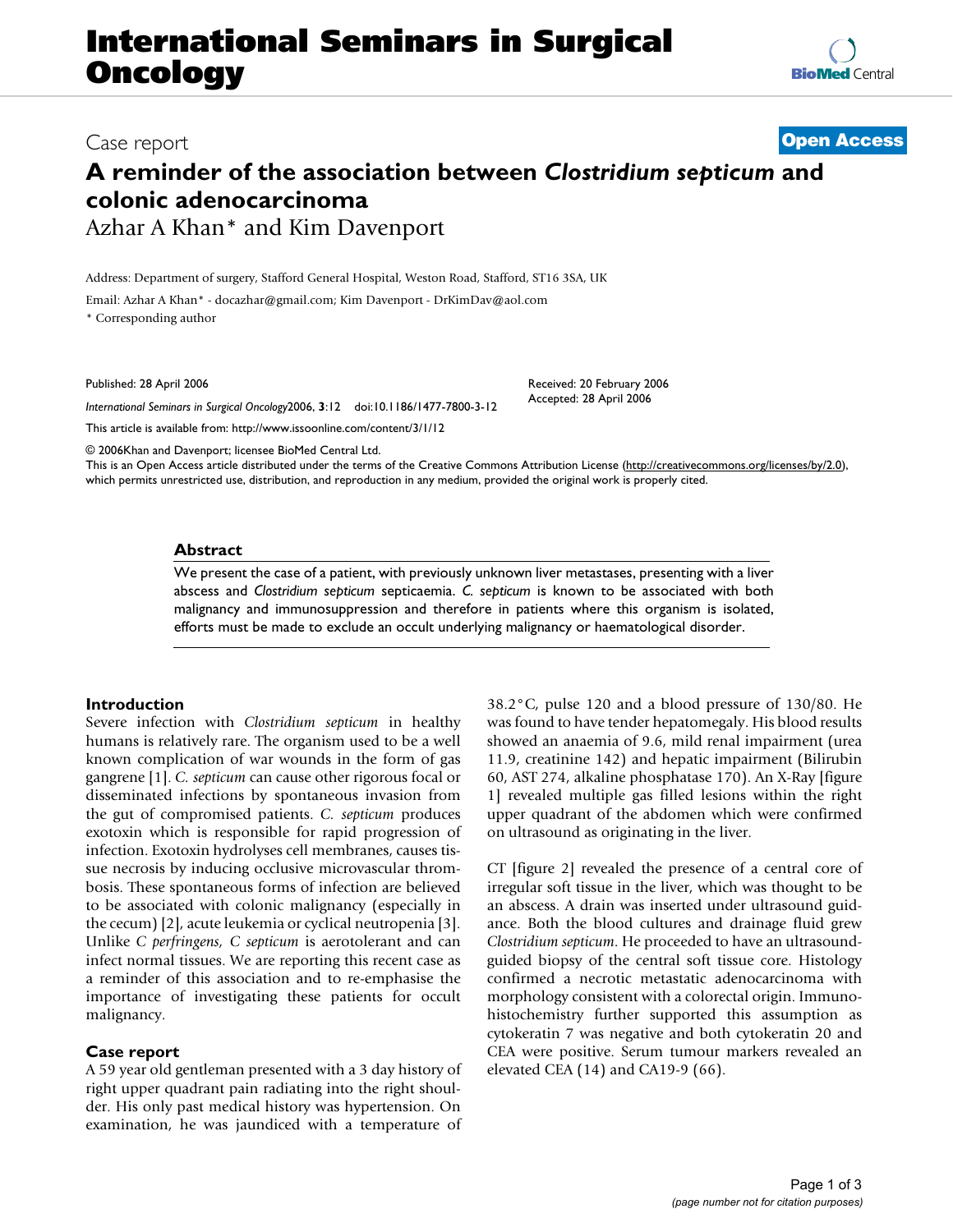

**Figure 1**



**Figure 2**

### **Discussion**

*Clostridium septicum* is an anaerobic, gas forming, grampositive bacillus. It is thought to be an intestinal commensal in man and animals. It is believed that the caecum and terminal ileum provide the most favourable environment for colonisation. The presence of mucosal barrier disruption, for example, mucosal ulceration secondary to malignancy, ischaemia or chemoradiotherapy, is thought to allow invasion into the blood stream. The gastrointestinal tract is the presumed portal of entry in the majority of cases.

Infections with this organism are rare but are associated with serious outcomes with a mortality of up to 45–70 %. It produces marked toxicity and may present as gas gangrene, myonecrosis, sepsis or liver abscesses. *C. septicum* is rarely able to cause liver abscesses in the absence of any underlying pathology [\[4\]](#page-2-0). Most typically the underlying lesion is a metastasis, which has outgrown its blood supply and therefore provides an ideal anaerobic environment for bacterial growth. The gas produced by the organism appears to remain limited to the area of metastases and does not invade adjacent healthy tissue [\[4\]](#page-2-0) so causing generalised liver enlargement. To the best of our knowledge, this organism has not been reported with primary liver carcinoma in the literature.

There is a known association between *C. septicum* and immunosuppression or malignancy, most commonly of colonic or haematological origin, although there are reported cases in association with choriocarcinoma [5] and breast carcinoma [6] in the literature. In one study [\[7\]](#page-2-1)

looking at all *Clostridial* infections, 11% were secondary to C. *septicum*, an associated malignancy was found in 50% (as compared to 11% of patients with other clostridial infections) and the remaining patients all had evidence of immunosuppression. There was 56% mortality with C. septicum as opposed to 26% with other strains. In another [\[8\]](#page-2-2), 87.5% of cases were found to have malignancy, 86% of these originated in the gastrointestinal tract and the remainder were haematological.

Intravenous antibiotics, predominantly penicillin, remain the mainstay of treatment, and in some cases, surgical debridement is necessary.

#### **Conclusion**

Those patients found to have *C. septicum* should undergo an aggressive search for an underlying malignancy or haematological abnormality if they are fit for further interventions.

#### **Conflict of interest**

The author(s) declare that they have no competing interests.

#### **References**

- 1. Sebald M, Hauser D: **Pasteur, oxygen and the anaerobes revisited.** *Anaerobe* 1995, **1:**11-16.
- <span id="page-1-0"></span>2. Kornbluth AA, Danzig JB, Bernstein LH: *Clostridium septicum* **[infection and associated malignancy.](http://www.ncbi.nlm.nih.gov/entrez/query.fcgi?cmd=Retrieve&db=PubMed&dopt=Abstract&list_uids=2642585)** *Medicine* 1989, **68:**30-37.
- <span id="page-1-1"></span>3. Caya JG, Farmer SG, Ritch PS, Wollenberg NJ, Tieu TM, Oechler HW, Spivey M: *Clostridial* **[septicemia complicating the course](http://www.ncbi.nlm.nih.gov/entrez/query.fcgi?cmd=Retrieve&db=PubMed&dopt=Abstract&list_uids=3456820) [of leukemia.](http://www.ncbi.nlm.nih.gov/entrez/query.fcgi?cmd=Retrieve&db=PubMed&dopt=Abstract&list_uids=3456820)** *Cancer* 1986, **57:**2045-2048.